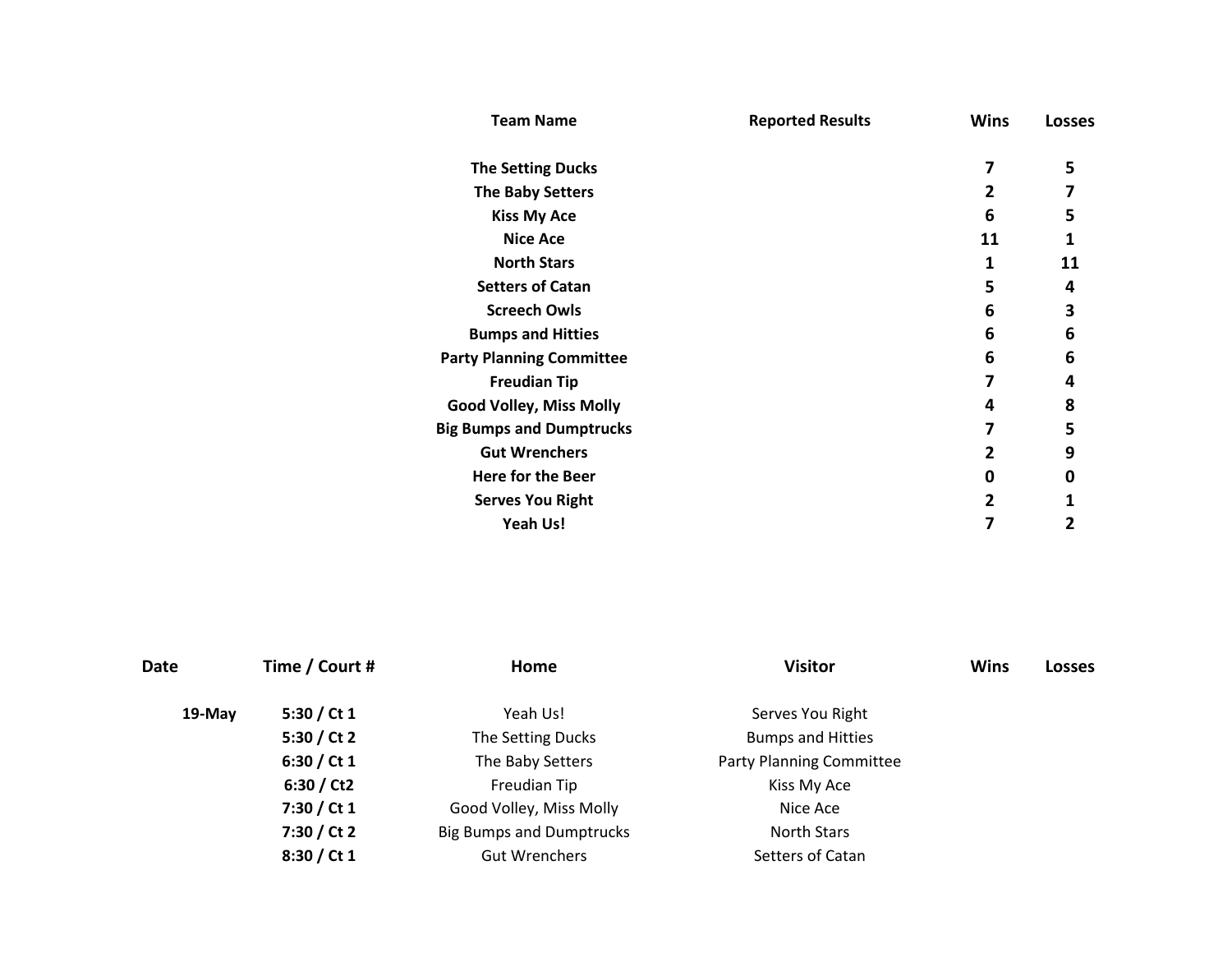|        | 8:30 / Ct 2   | <b>Screech Owls</b>             | Here for The Beer               |
|--------|---------------|---------------------------------|---------------------------------|
| 26-May | 5:30 / Ct $1$ | Screech Owls                    | Here for The Beer               |
|        | 5:30 / Ct 2   | Serves You Right                | <b>Big Bumps and Dumptrucks</b> |
|        | 6:30 / Ct $1$ | The Baby Setters                | The Setting Ducks               |
|        | 6:30 / Ct 2   | Kiss My Ace                     | <b>Bumps and Hitties</b>        |
|        | 7:30 / Ct 1   | <b>Party Planning Committee</b> | Nice Ace                        |
|        | 7:30 / Ct 2   | Freudian Tip                    | <b>North Stars</b>              |
|        | 8:30 / Ct 1   | Good Volley, Miss Molly         | Setters of Catan                |
|        | 8:30 / Ct 2   | <b>Gut Wrenchers</b>            | Yeah Us!                        |
| 9-Jun  | 5:30 / Ct $1$ | Nice Ace                        | Here for The Beer               |
|        | 5:30 / Ct 2   | <b>North Stars</b>              | <b>Bumps and Hitties</b>        |
|        | 6:30 / Ct 1   | Setters of Catan                | <b>Party Planning Committee</b> |
|        | 6:30 / Ct 2   | <b>Screech Owls</b>             | Freudian Tip                    |
|        | 7:30 / Ct 1   | Good Volley, Miss Molly         | Yeah Us!                        |
|        | 7:30 / Ct 2   | <b>Big Bumps and Dumptrucks</b> | <b>Gut Wrenchers</b>            |
|        | 8:30 / Ct 1   | Kiss My Ace                     | The Setting Ducks               |
|        | 8:30 / Ct 2   | Serves You Right                | The Baby Setters                |
| 16-Jun | 5:30 / Ct $1$ | Serves You Right                | Yeah Us!                        |
|        | 5:30 / Ct 2   | <b>Party Planning Committee</b> | Good Volley, Miss Molly         |
|        | 6:30 / Ct $1$ | The Setting Ducks               | <b>Bumps and Hitties</b>        |
|        | 6:30 / Ct 2   | Kiss My Ace                     | Freudian Tip                    |
|        | 7:30 / Ct 1   | Nice Ace                        | <b>North Stars</b>              |
|        | 7:30 / Ct 2   | <b>Big Bumps and Dumptrucks</b> | <b>Screech Owls</b>             |
|        | 8:30 / Ct 1   | Setters of Catan                | Here for The Beer               |
|        | 8:30 / Ct2    | The Baby Setters                | <b>Gut Wrenchers</b>            |
| 23-Jun | 5:30 / Ct $1$ | The Baby Setters                | <b>Big Bumps and Dumptrucks</b> |
|        | 5:30 / Ct 2   | <b>North Stars</b>              | Setters of Catan                |
|        | 6:30 / Ct 1   | <b>Party Planning Committee</b> | Freudian Tip                    |
|        | 6:30 / Ct 2   | <b>Gut Wrenchers</b>            | Serves You Right                |
|        |               |                                 |                                 |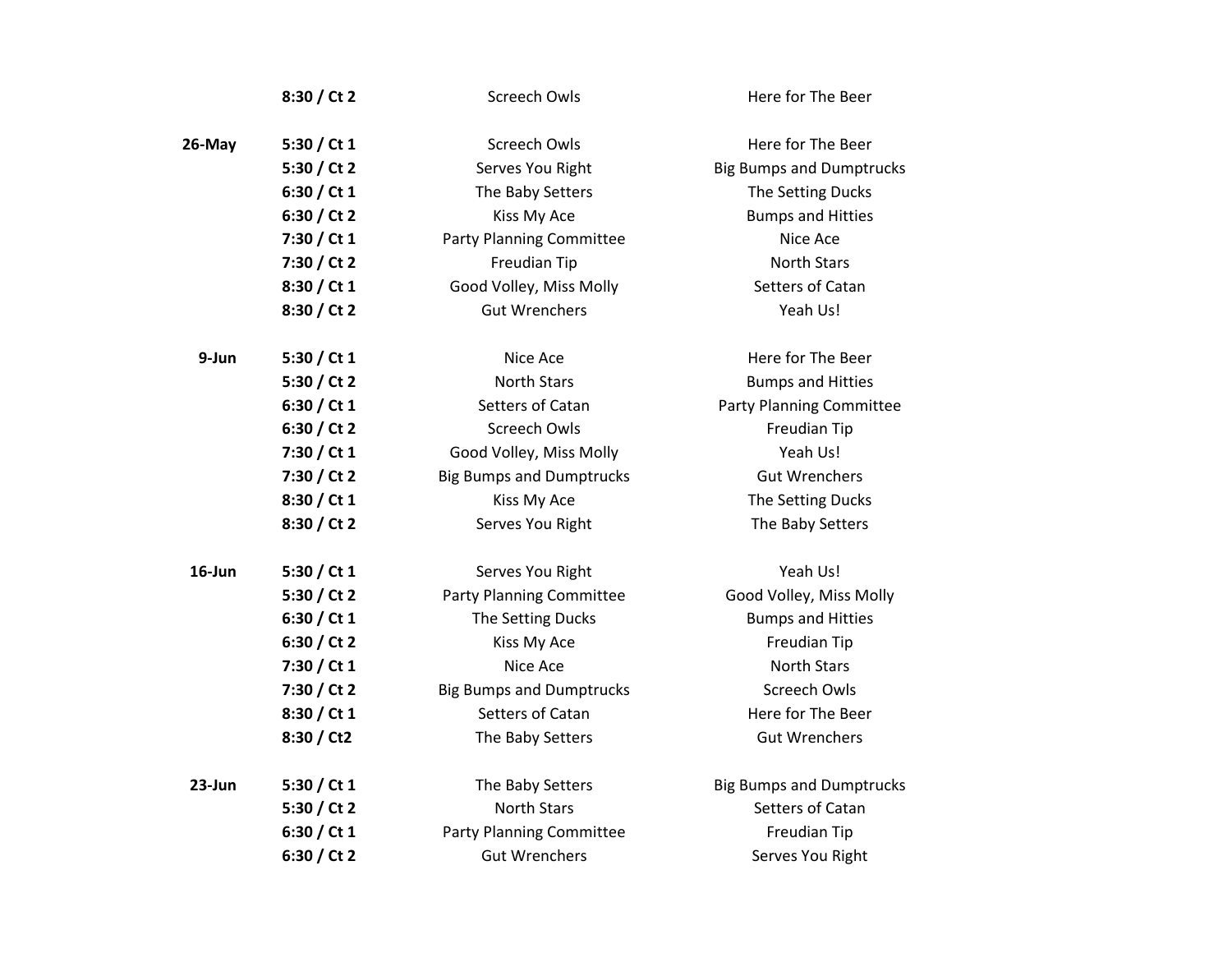|           | 7:30 / Ct 1   | Nice Ace                        | Good Volley, Miss Molly         |
|-----------|---------------|---------------------------------|---------------------------------|
|           | 7:30 / Ct 2   | Here for The Beer               | Yeah Us!                        |
|           | 8:30 / Ct 1   | <b>Screech Owls</b>             | <b>Bumps and Hitties</b>        |
|           | 8:30 / Ct 2   | The Setting Ducks               | Kiss My Ace                     |
| 30-Jun    | 5:30 / Ct $1$ | <b>Gut Wrenchers</b>            | Here for The Beer               |
|           | 5:30 / Ct 2   | <b>Big Bumps and Dumptrucks</b> | <b>Party Planning Committee</b> |
|           | 6:30 / Ct 1   | Serves You Right                | <b>North Stars</b>              |
|           | 6:30 / Ct 2   | Good Volley, Miss Molly         | Freudian Tip                    |
|           | 7:30 / Ct 1   | Setters of Catan                | Screech Owls                    |
|           | 7:30 / Ct 2   | The Setting Ducks               | Nice Ace                        |
|           | 8:30 / Ct 1   | <b>Bumps and Hitties</b>        | Yeah Us!                        |
|           | 8:30 / Ct 2   | The Baby Setters                | Kiss My Ace                     |
| 14-Jul    | 5:30 / Ct $1$ | Kiss My Ace                     | <b>Gut Wrenchers</b>            |
|           | 5:30 / Ct 2   | Serves You Right                | <b>Screech Owls</b>             |
|           | 6:30 / Ct 1   | Setters of Catan                | Yeah Us!                        |
|           | 6:30 / Ct 2   | Nice Ace                        | Here for The Beer               |
|           | 7:30 / Ct 1   | The Setting Ducks               | <b>Party Planning Committee</b> |
|           | 7:30 / Ct 2   | <b>Bumps and Hitties</b>        | Freudian Tip                    |
|           | 8:30 / Ct 1   | The Baby Setters                | <b>North Stars</b>              |
|           | 8:30 / Ct 2   | <b>Big Bumps and Dumptrucks</b> | Good Volley, Miss Molly         |
| $21$ -Jul | 5:30 / Ct $1$ | Nice Ace                        | Yeah Us!                        |
|           | 5:30 / Ct 2   | <b>Bumps and Hitties</b>        | <b>Party Planning Committee</b> |
|           | 6:30 / Ct 1   | The Setting Ducks               | Screech Owls                    |
|           | 6:30 / Ct 2   | <b>North Stars</b>              | <b>Gut Wrenchers</b>            |
|           | 7:30 / Ct 1   | The Baby Setters                | Serves You Right                |
|           | 7:30 / Ct 2   | Kiss My Ace                     | <b>Big Bumps and Dumptrucks</b> |
|           | 8:30 / Ct 1   | Setters of Catan                | Good Volley, Miss Molly         |
|           | 8:30 / Ct 2   | Freudian Tip                    | Here for The Beer               |
| 28-Jul    | 5:30 / Ct 1   | The Setting Ducks               | Good Volley, Miss Molly         |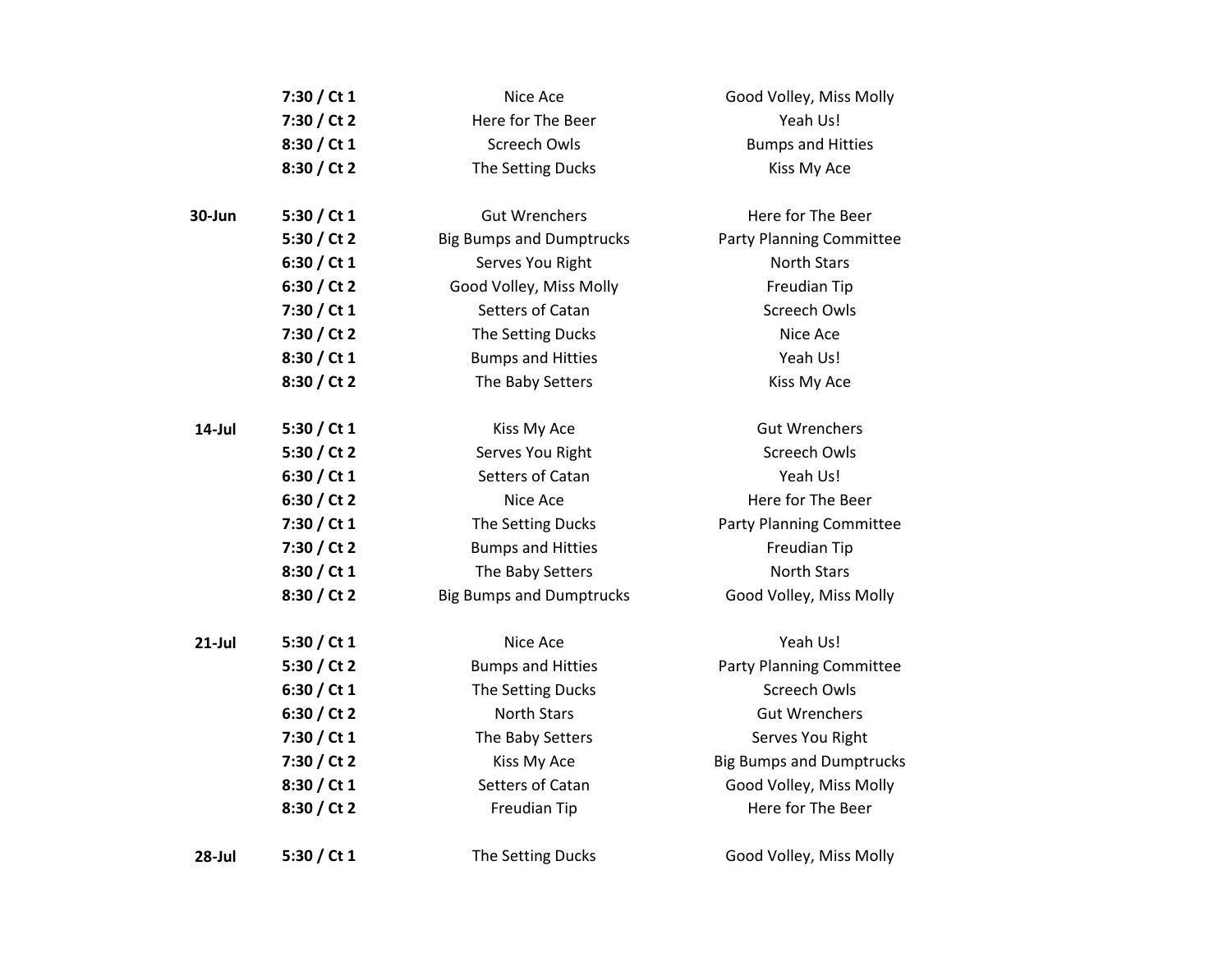|        | 5:30 / Ct 2   | The Baby Setters                | Setters of Catan                |
|--------|---------------|---------------------------------|---------------------------------|
|        | 6:30 / Ct 1   | Nice Ace                        | <b>Party Planning Committee</b> |
|        | 6:30 / Ct 2   | Serves You Right                | <b>Bumps and Hitties</b>        |
|        | 7:30 / Ct 1   | Here for The Beer               | <b>Big Bumps and Dumptrucks</b> |
|        | 7:30 / Ct 2   | <b>Screech Owls</b>             | Freudian Tip                    |
|        | 8:30 / Ct 1   | Kiss My Ace                     | <b>North Stars</b>              |
|        | 8:30 / Ct 2   | <b>Gut Wrenchers</b>            | Yeah Us!                        |
| 4-Aug  | 5:30 / Ct $1$ | Kiss My Ace                     | Here for The Beer               |
|        | 5:30 / Ct 2   | <b>Big Bumps and Dumptrucks</b> | <b>Bumps and Hitties</b>        |
|        | 6:30 / Ct 1   | The Setting Ducks               | <b>Gut Wrenchers</b>            |
|        | 6:30 / Ct 2   | <b>Party Planning Committee</b> | Yeah Us!                        |
|        | 7:30 / Ct 1   | The Baby Setters                | Screech Owls                    |
|        | 7:30 / Ct 2   | Serves You Right                | Good Volley, Miss Molly         |
|        | 8:30 / Ct 1   | Freudian Tip                    | <b>North Stars</b>              |
|        | 8:30 / Ct 2   | Nice Ace                        | Setters of Catan                |
| 11-Aug | 5:30 / Ct $1$ | <b>Playoffs</b>                 | <b>Playoffs</b>                 |
|        | 5:30 / Ct 2   |                                 |                                 |
|        | 6:30 / Ct 1   |                                 |                                 |
|        | 6:30 / Ct 2   |                                 |                                 |
|        | 7:30 / Ct 1   |                                 |                                 |
|        | 7:30 / Ct 2   |                                 |                                 |
|        | 8:30 / Ct 1   |                                 |                                 |
|        | 8:30 / Ct 2   |                                 |                                 |
| 18-Aug | 5:30 / Ct $1$ | <b>Playoffs</b>                 | <b>Playoffs</b>                 |
|        | 5:30 / Ct 2   |                                 |                                 |
|        | 6:30 / Ct 1   |                                 |                                 |
|        | 6:30 / Ct 2   |                                 |                                 |
|        | 7:30 / Ct 1   |                                 |                                 |
|        | 7:30 / Ct 2   |                                 |                                 |
|        | 8:30 / Ct 1   |                                 |                                 |